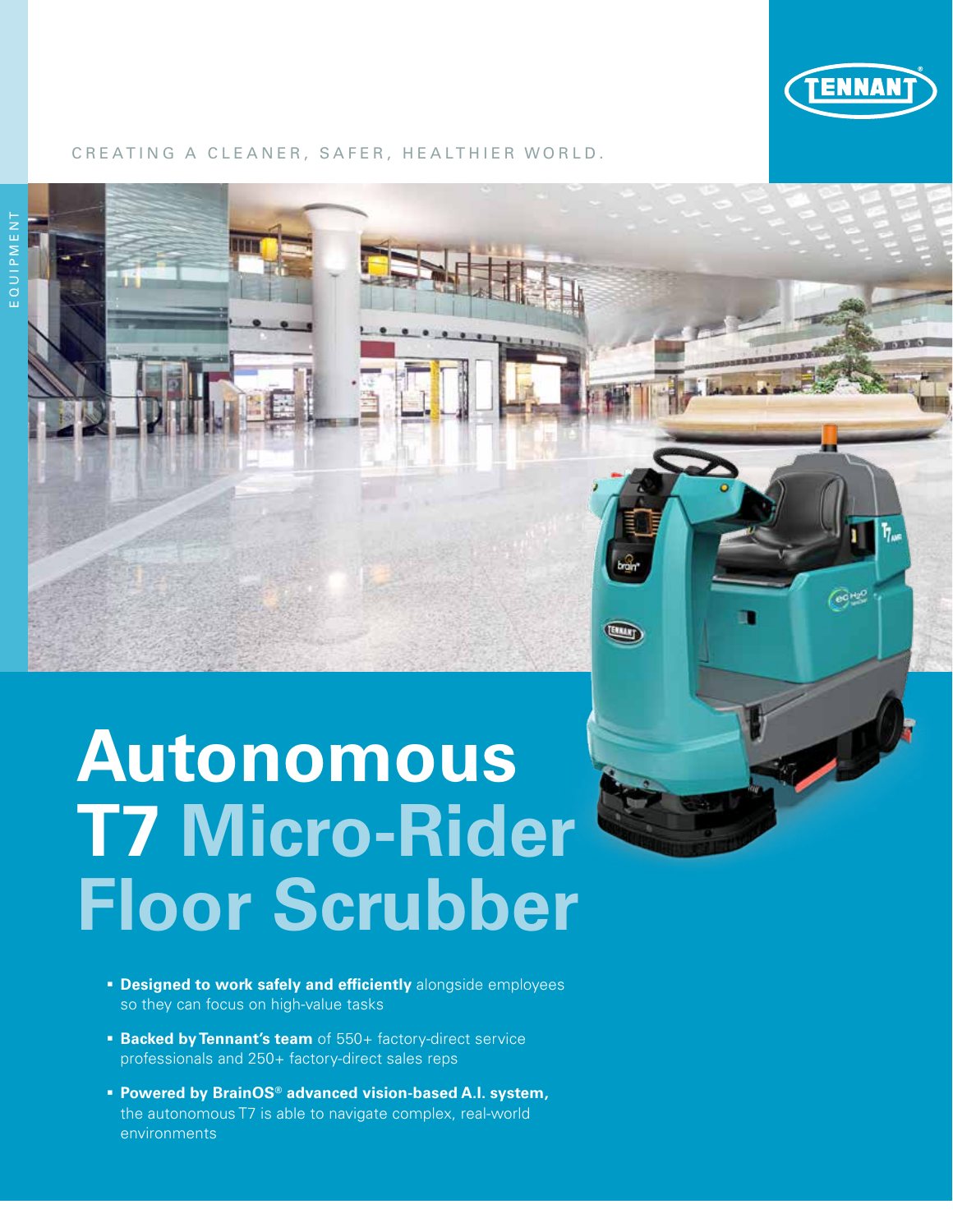## **A collaborative autonomous scrubber featuring ec-H2O NanoClean® & BrainOS® Technology**





#### **Partner with excellence**

Trust in Tennant's proven track record of durable, reliable cleaning equipment and Brain Corp's bestin-class field tested robotic technology.

#### **Unmatched support**

Receive responsive troubleshooting and long-term maintenance support to minimize downtime in your cleaning operation.

**Create a cleaner, safer, healthier environment** Reduce scrubber detergent and use less water with ec-H2O NanoClean technology.

#### **Engineered for safety**

Equipped with BrainOS technology, the autonomous T7 will be designed and tested to operate in complex, real world environments while safely avoiding people and obstacles.

#### **Easy-to-use controls**

Simple, intuitive controls ensure ease of use and efficiency for operators.

#### **Consistent cleaning experience**

Learn and repeat model ensures consistent cleaning performance while reports help you track key performance indicators across your fleet.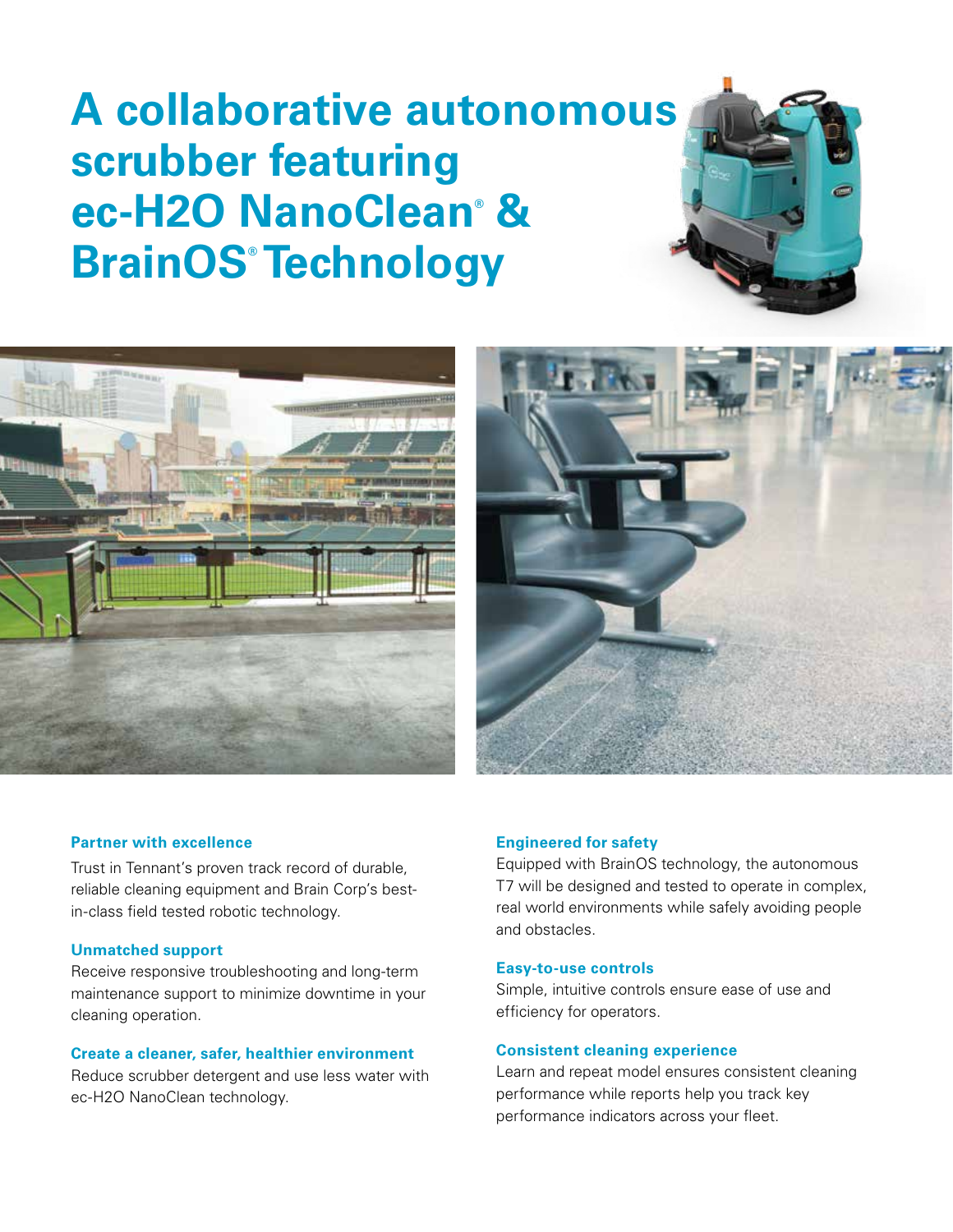Manufacturing facilities in ĨЩ Minneapolis, MN and Holland, MI ΊÆ

Distribution center & brush manufacturing facility in Louisville, KY

### **Value Beyond the Machine**

**With more than 800 factory-direct sales, service, and support representatives across North America,** we are uniquely equipped to surround and serve our customers' operations from coast to coast.

The value of being a Tennant customer extends well beyond improving your cleaning efficiency with high quality equipment, training, process consultation and maintenance at the site level.